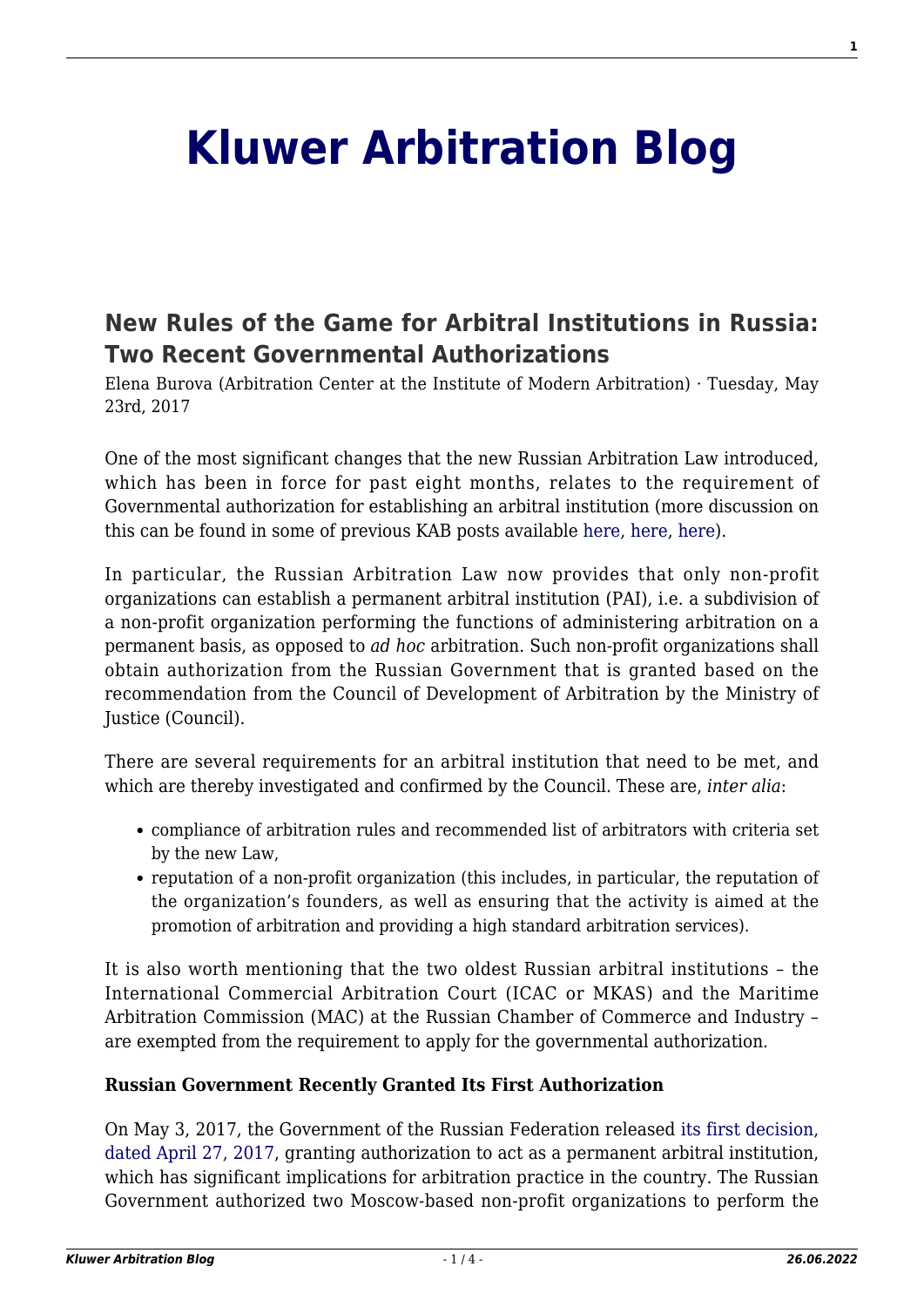functions of a PAI: the Russian Union of Industrialists and Entrepreneurs (RSPP) and the Institute of Modern Arbitration. The RSPP was established as a non-political organization shortly before the collapse of the USSR "*to protect the interest of industry at the time of fast and large-scale transformations in the state's politics and economy.*"

[The Arbitration Center at the Institute of Modern Arbitration](http://www.centerarbitr.ru/) was established in August 2016, at the initiative of the Federal Bar of Attorneys of Russia and Saint-Petersburg International Legal Forum. One of the main goals of the Arbitration Center is to facilitate professional, efficient and impartial resolution of disputes of any complexity in strict compliance with the new Russian arbitration procedure. Its rules are available in English and Russian. The Arbitration Center is also actively involved in promoting arbitration in Russia via organizing and holding educational and practical conferences and seminars.

#### **Practical Implications of Governmental Authorizations on Arbitral Proceedings**

As the new Law presupposes that certain procedural features of arbitration are available exclusively in an arbitral proceeding administered by a PAI, obtaining governmental authorization implies considerable advantages of PAIs over ad hoc arbitration. Some of them are listed here:

### *Arbitration of Corporate Disputes*

Only a PAI can administer corporate disputes that are now considered arbitrable, as a result of the arbitration reform. The new Law also requires that the PAI administers this type of arbitration according to special rules for corporate disputes. Some arbitral institutions have already developed and adopted arbitration rules for corporate disputes. For example, the ICAC has separate set of rules for corporate disputes, and the Arbitration Center at the Institute of Modern Arbitration [has the rules for](http://www.centerarbitr.ru/posts/1) [corporate disputes](http://www.centerarbitr.ru/posts/1) as a part of its 2017 Arbitration Rules (Chapter 8).

# *Waiver of the Right to Annul an Arbitral Award*

Another change that the new Law implements is the parties' option to exclude the possibility to annul an arbitral award before national courts. Before the reform, this was expressly allowed only in domestic arbitration. Now this option has become available in any arbitral proceedings (both domestic and international) administered by a PAI – the parties may conclude an express agreement regarding legal remedies available to the parties against an arbitral award.

# *Judicial Assistance of State Courts*

Parties to arbitration can apply to state courts for judicial assistance in certain procedural issues, such as taking evidence. For example, courts may be asked to order the production of documents, as arbitrators often miss coercive power to do so. Only parties to arbitration administered by a PAI can make use of this mechanism, according to the new Law.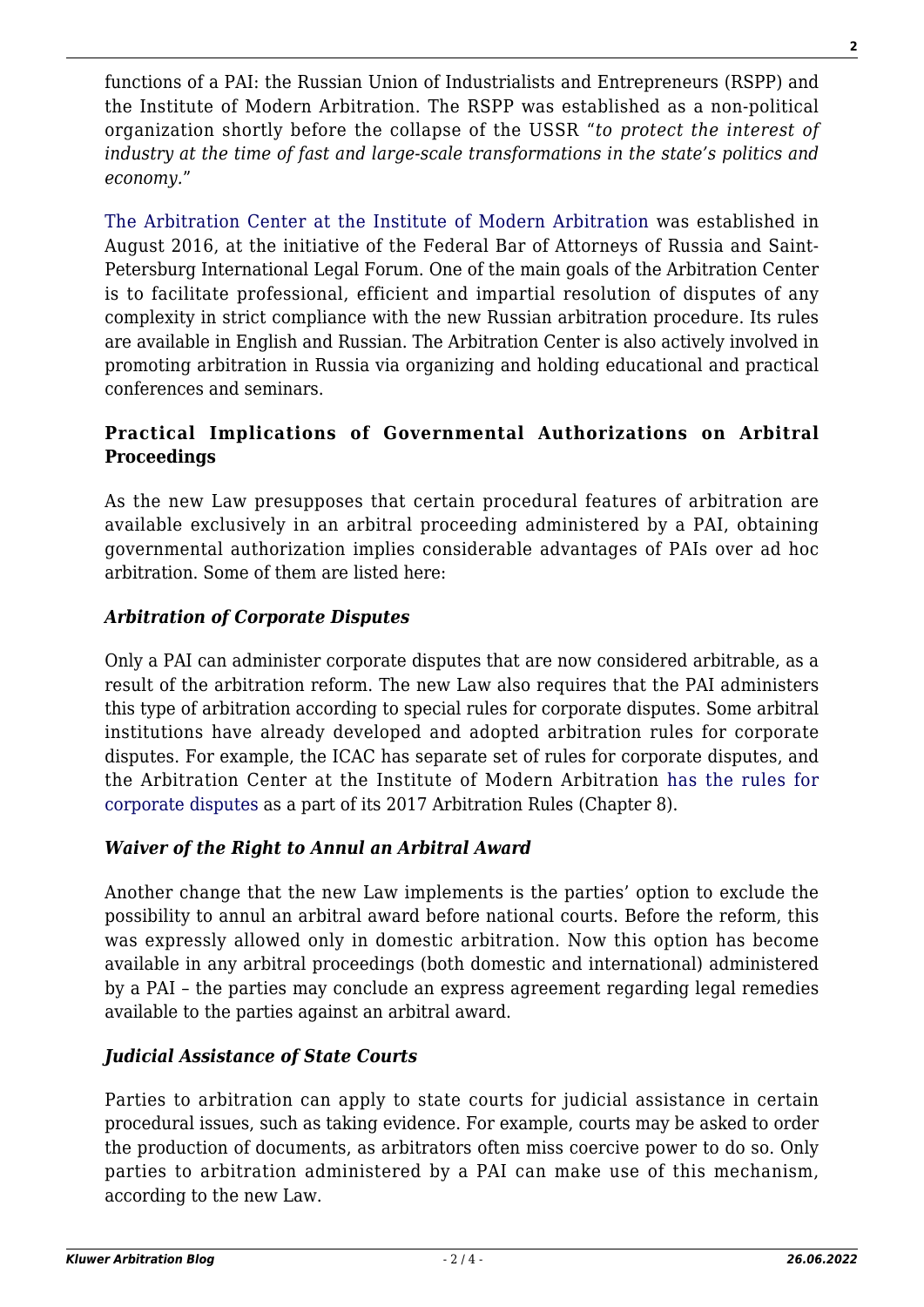#### **Concluding Remarks**

Looking at this development from a general perspective, it is a huge step forward towards building a professional and efficient arbitration framework in Russia. Before the arbitration reform, the establishment of an arbitral institution in Russia was unrestricted, which led to abuses and fraudulent practices. For example, according to the statistics of the Moscow Commercial Court, only in Moscow there were almost 330 arbitral institutions registered. The new arbitration law imposed the authorization requirement to eliminate the opportunities for misuse of arbitration proceedings in socalled *"pocket" arbitrations*. These were institutional arbitrations involving corporations as parties, and these very same corporations were at the same time the founders of institutions administering the respective proceedings. Hence, the arbitral tribunals formed under those institutions often lacked independence and/or impartiality, and for that reason national courts raised the conflict of interests issues (*e.g.*, *LUKOIL-Energoseti* case decided by the former Supreme Commercial Court).

While the authorization requirement is aimed at obviating those unfair business practices, there is still a certain risk that some parties may resort to ad hoc arbitration or nonreliable arbitration centers seated outside Russia to circumvent authorization. One of recent examples that illustrates this practice is the case of an arbitral tribunal deciding under the auspices of the Russian-Singapore Arbitration Court, whose award was not in the end recognized in Russia. The restrictions imposed on *ad hoc* arbitral proceedings, as compared with authorized institutional arbitration, intent to neutralize this.

Overall, the road is long and further effort is expected from arbitral institutions, but also from national courts and arbitration community in general. Hopefully, other Russian arbitral institutions will follow the lead of pioneer arbitration centers and continue to contribute to forming a comfortable and independent dispute resolution environment in the country.

#### **Profile Navigator and Relationship Indicator**

[Learn how](https://www.wolterskluwer.com/en/solutions/kluwerarbitration/practiceplus?utm_source=arbitrationblog&utm_medium=articleCTA&utm_campaign=article-banner) **[Kluwer Arbitration Practice Plus](https://www.wolterskluwer.com/en/solutions/kluwerarbitration/practiceplus?utm_source=arbitrationblog&utm_medium=articleCTA&utm_campaign=article-banner)** [can support you.](https://www.wolterskluwer.com/en/solutions/kluwerarbitration/practiceplus?utm_source=arbitrationblog&utm_medium=articleCTA&utm_campaign=article-banner)

*To make sure you do not miss out on regular updates from the Kluwer Arbitration Blog, please subscribe [here](http://arbitrationblog.kluwerarbitration.com/newsletter/). To submit a proposal for a blog post, please consult our [Editorial Guidelines.](http://arbitrationblog.kluwerarbitration.com/editorial-guidelines/)*

Offers 6,200+ data-driven arbitrator, expert witness and counsel profiles and the ability to explore relationships of 13,500+ arbitration practitioners and experts for potential conflicts of interest.